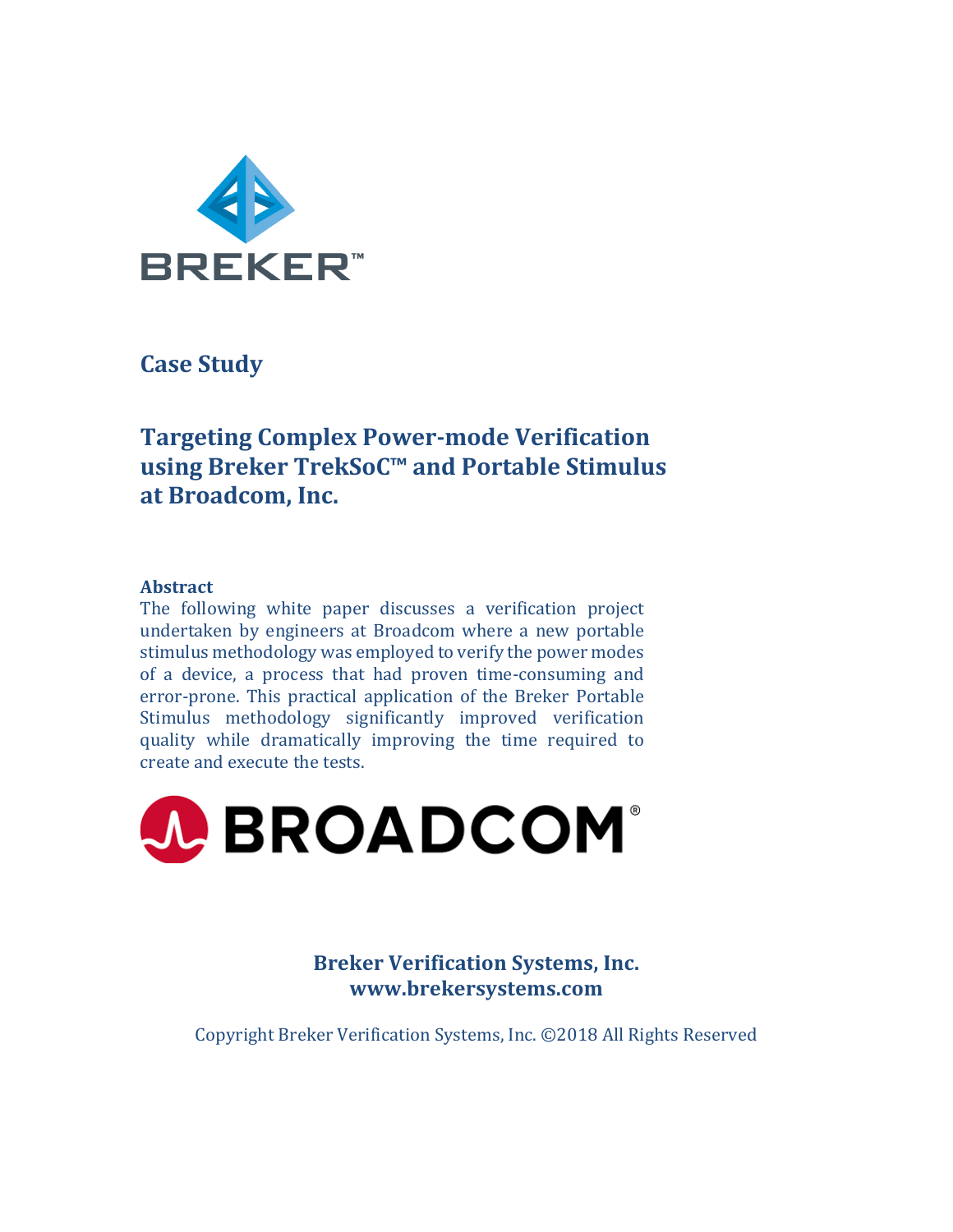## *Broadcom: Targeting Complex Power-mode Verification*



#### **Introduction**

Broadcom was looking for a new verification solution to tackle the particularly complex task of verifying power modes in a new device. This operation leveraged complex synchronization mechanisms, and its verification required both embedded software tests working alongside hardware transactions and leveraged components from a UVM environment. Previous test cases had required many weeks to design, and a more effective solution was required.

# **The Chip Architecture**

Information regarding the device itself has been removed for confidentiality reasons. It was a complex design, driven by an ARM M7 processor with a number of highperformance peripherals made up of IP blocks created both externally and internally to Broadcom. The IP blocks represented a chain of producer consumer units, with each requiring control of their power modes, see Figure 1. They had been thoroughly tested prior to integration on the SoC platform.



**Figure 1: Abstract Design Representation of the Device** 

Data in the device had to be passed to the different peripherals in a specific order, from IP1 to IP2 to IP3 to exit from the chip. The data processing of IP1 had to be complete before IP2 received the data and so on. This required a degree of synchronization as data was written to and read from memory by the IP blocks across the device. This data synchronization had to be maintained during the power cycling of the device components.

Minimizing power consumption in this design was key and this device has a number of power domains that were cycled on demand, with the heavy involvement of the processor. A state machine was used to depict the start up and power down sequence of the power domains, see Figure 2, and it was this process that had to operate correctly under a variety of conditions and operational modes.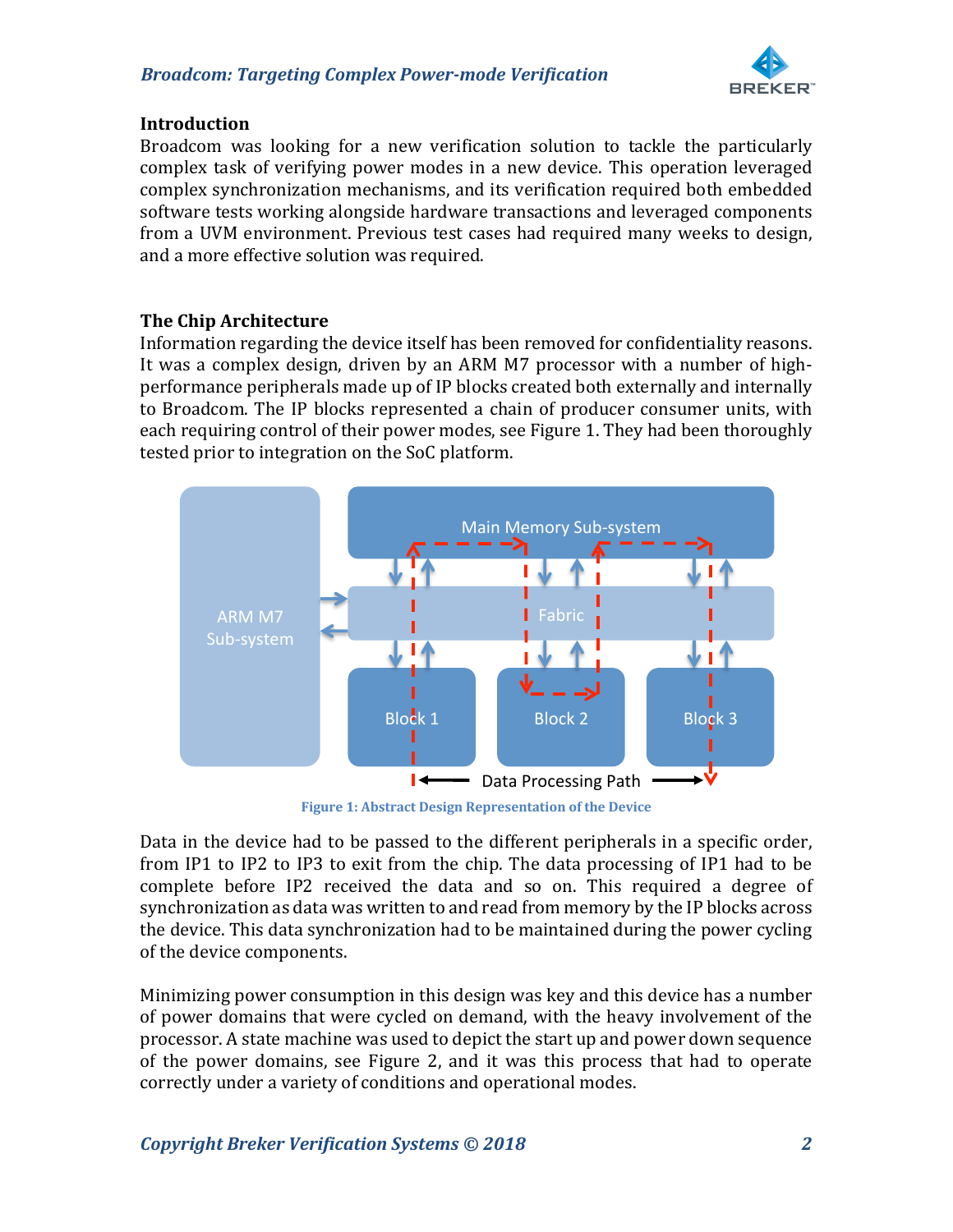

## **The Power Domain Verification Environment**

The verification of this device was a complex process. Testing for correct power state operation given the myriad of potential operational conditions and timing characteristics required a well thought out verification plan detailing many complex test sequences. All possible transitions of the power states for all power domains had to be tested. Given that any power event could happen at any time, random testing was used to look for corner case conditions that could trip up power domain activation and reset. There were many potential scenarios that might not be completely obvious to the verification engineers, and it was important that these were exercised.

An existing test-bench for the design as a whole had been created which consisted of UVM sequences providing transactions to the peripheral  $I/O$  ports, coupled with  $C$ tests running on the processor. An existing scoreboard for peripheral operation had been created, also using the UVM standard. Only limited coverage analysis was required to be performed, with the objective of the verification to run corner case scenarios of different types for bug hunting purposes. The entire design and testbench had to be run in both the Synopsys VCS and Cadence Incisive simulation environments. This required careful coding to ensure no simulation mismatches would occur. The Synopsys low power analysis capability within VCS was also employed.



**Figure 2: Power Cycle State Machine** 

Major problems with this environment included the synchronization of the UVM sequences with each other and with the processor C-tests. Randomization had to be conducted at a higher level than typical UVM constrained random test generation to drive an effective power state analysis. Prior to the use of Breker's TrekSoC, this had been coded in an ad hoc manner into the environment. When the test-bench found an issue, it was also very difficult to understand exactly what test component at what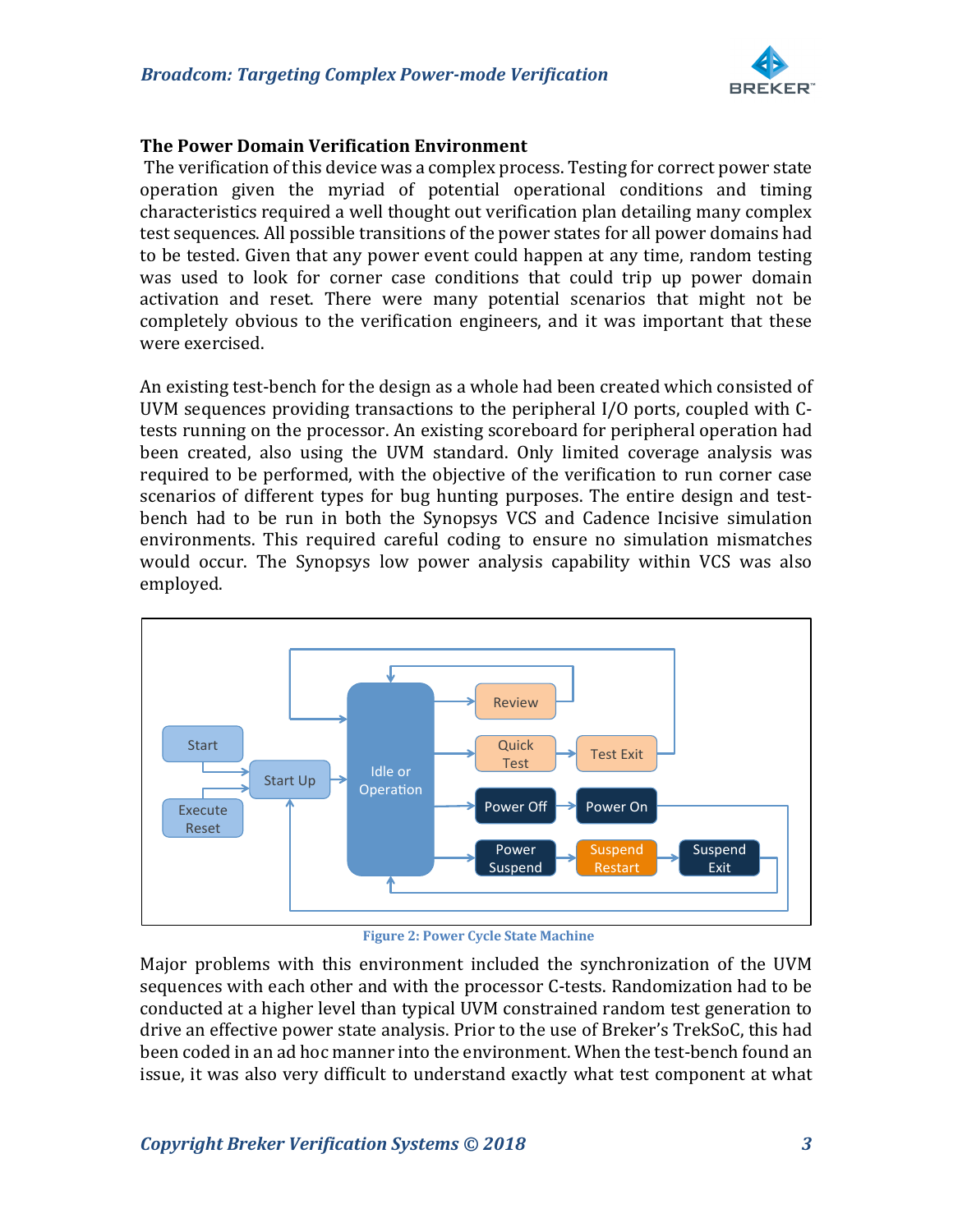

time had tripped the problem, making debug slow and error prone. An easier and more rigorous method to perform this power event verification was required.

#### Layering Breker Portable Stimulus Test Cases into the Environment

The Breker TrekSoC tool was employed to produce a more effective test-bench and environment for the testing of the power modes in this device, see Figure 3. The

approach was to create a graph-based scenario model of the entire test-bench and then include within this a subsection that specifically handled the power transition modes. As the scoreboard and UVM test sequences were already created, these were reused within the Breker environment, which allowed the engineer to focus her efforts on verifying the power transition modes themselves, operating with the existing functional tests.

A complete graph-based scenario model for the power mode operation was written in  $C++$  with just a few days effort. The testbench was focused on the operational scenario under test at a verification specification abstraction level rather than the more traditional lower level required in a UVM test-bench. The Breker Design Analysis Environment provides a visual depiction of this scenario, as shown in Figure 4.



**Figure 3: New Verification Environment** 

This abstract level of design made it easier to consider the states requiring verification without having to be concerned with individual test streams of transactions for the  $I/O$  ports or C-tests for the processor. This provided a far more complete, exhaustive and rigorous test model from which to derive the tests than would otherwise have been possible.

Furthermore, it was possible to configure the entire model for specific runs using high-level path constraints. These constraints could be applied to the graph at the system level in a top down fashion, allowing for detailed test configurations to be executed that focused on specific areas of the design or scenario operation, without changing the overall model. The application of high-level path constraints was far more efficient than deriving lower level constraints.

TrekSoC was then used to synthesize tests for the various IP ports within the device, along with the processor C-tests. Many thousands of tests were generated that

**Copyright Breker Verification Systems © 2018 1988 1988**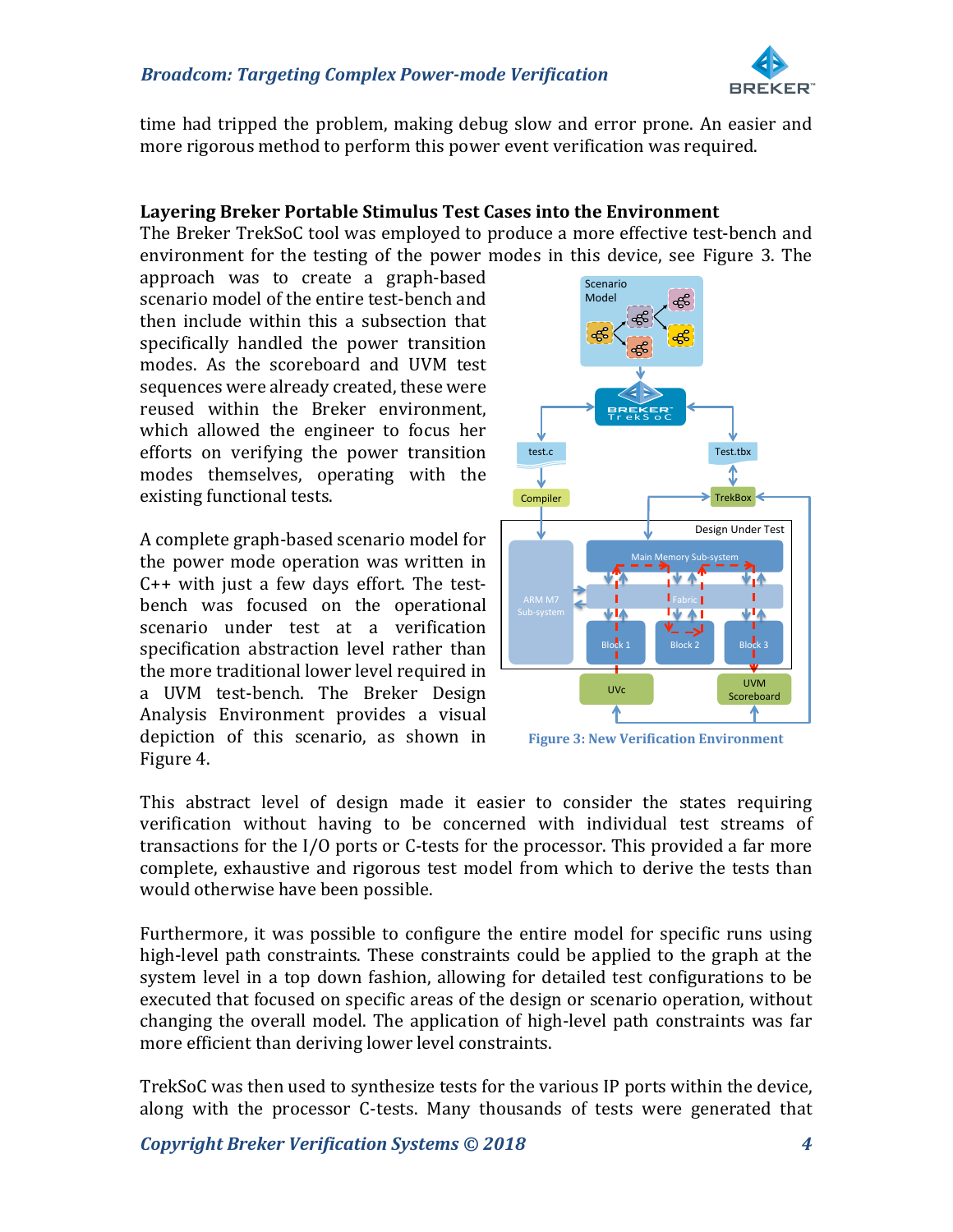## *Broadcom: Targeting Complex Power-mode Verification*



exercised a broad range of corner cases in the device. In particular a large amount of traffic between the IP blocks was generated coincident with power domains in the device being cycled. This wrung out the synchronization of events between the IP blocks, and multiple situations were uncovered where the power domain operation caused the test-bench to hang, indicating a problem.



**Figure 4: The Power and Functional Verification Scenario Model** 

# **The Basic Test Scenario**

The test progression took the following form:

Firstly the device was reset and went through a start up process, followed by some basic system checks by the processor.

The device would then enter a warm start cycle, and during this phase memory content would be lost. The test process, which made use of C tests stored in memory, would have to allow for this, see below.

Once the warm start process is complete, the device functionality would commence, where complex chains of producer/consumer scenarios were cycled in a specific order to maintain data consistency and synchronization.

During this process at various intervals, a power domain reset would be executed, interrupting the producer / consumer processing in a random fashion. A warm start cycle would be executed and the device would then be expected to resume its consumer producer cycling operation as if nothing had happened.

As noted, the tests generated required a tight synchronization between the C test run on the M7 and the UVM test-bench. This is due to the fact that during some power mode transitions, the data in memory and, therefore, the progression of the C test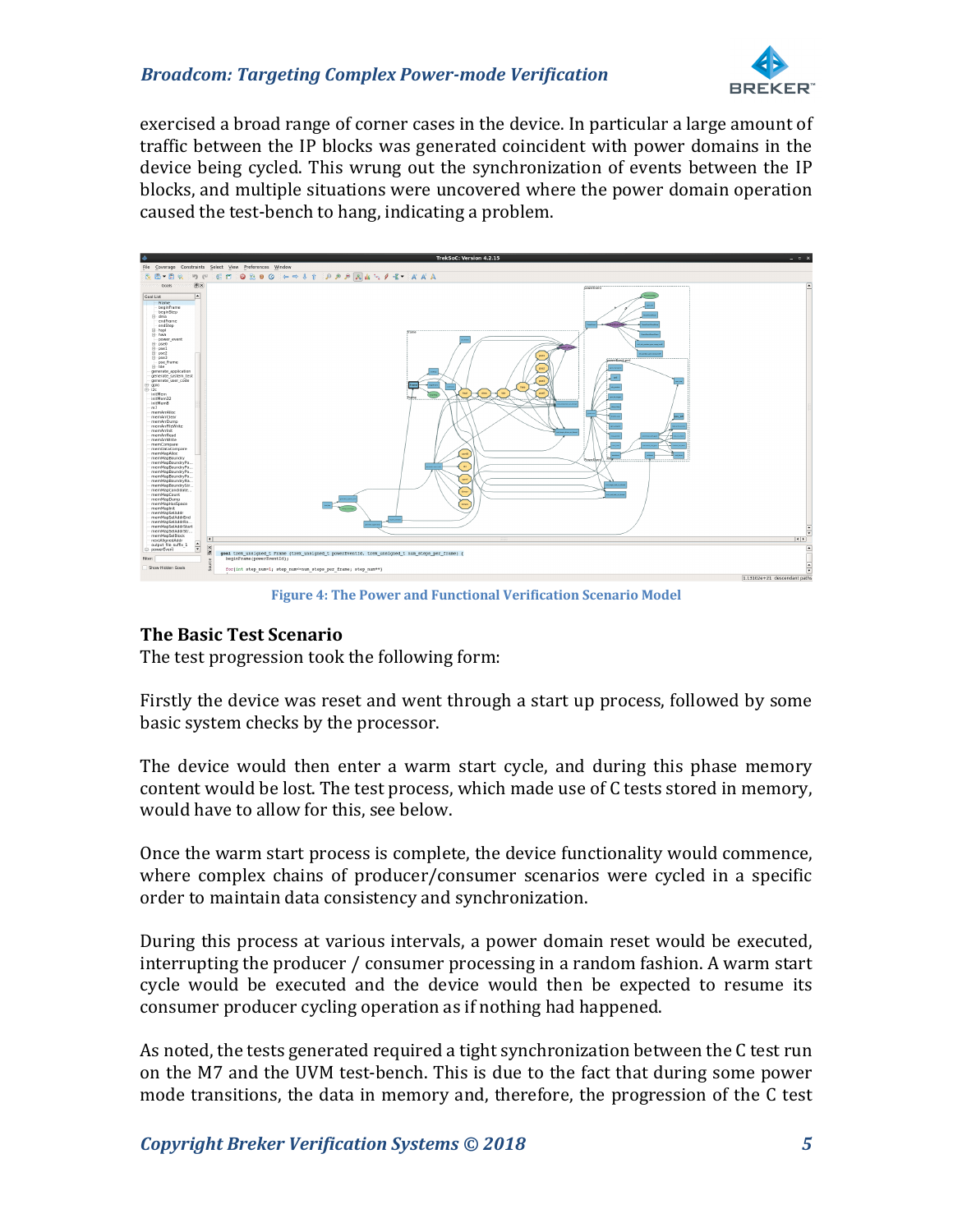

would be erased. To deal with this, landmarks were stored in the test-bench and retrieved in C when needed during the wake up process. Using the graph nomenclature, this was relatively easy to handle.

The Breker test map display, see Figure 5, was used to examine the various multithreaded tests and their synchronization. The test map showed the various APIs in the system covered during simulation, thereby clearly revealing exactly the test being executed on what port when the problem occurred, and the last line of code executed. Using this display, it was easy to spot the point at which the testing stopped and uncovered an area. As the Breker tool is integrated with the Synopsys Verdi debug environment, Verdi was then invoked to examine the design itself and pinpoint the issue.



**Figure 5: The TrekSoC Test Map Display Showing the Multi-threaded Tests and Synchronization Points** 

A typical issue might be some event not taking place when it should, for example an interrupt not occurring when expected. The TrekSoC display showed all the details of this, aligned with the tests right across the entire system, allowing Verdi to be brought up exactly on the right signal to figure out if the problem was in the test-bench or the design itself. This saved many hours of debug effort.

# **Resulting Verification Improvements**

The various IP blocks in the system had already been thoroughly verified so, as expected, no individual block bugs were discovered. However a number of system level bugs were found mostly involved with the synchronization of the IP blocks, revealed during power cycling. These bugs were not discovered using the old testbench and would have been hard to find without the extensive number of stress tests applied by the Breker methodology.

There were a number of advantages to using TrekSoC on this project:

- 1. It was much easier to code the graph than to manually code test-benches, as the test scenarios could be considered without the test clutter.
- 2. The final result was a more rigorous and complete verification exercise as the possibility that a key test case was missed was greatly reduced, due to the 1000s of combinations of test transactions that were generated, and the coverage check over the entire scenario graph.